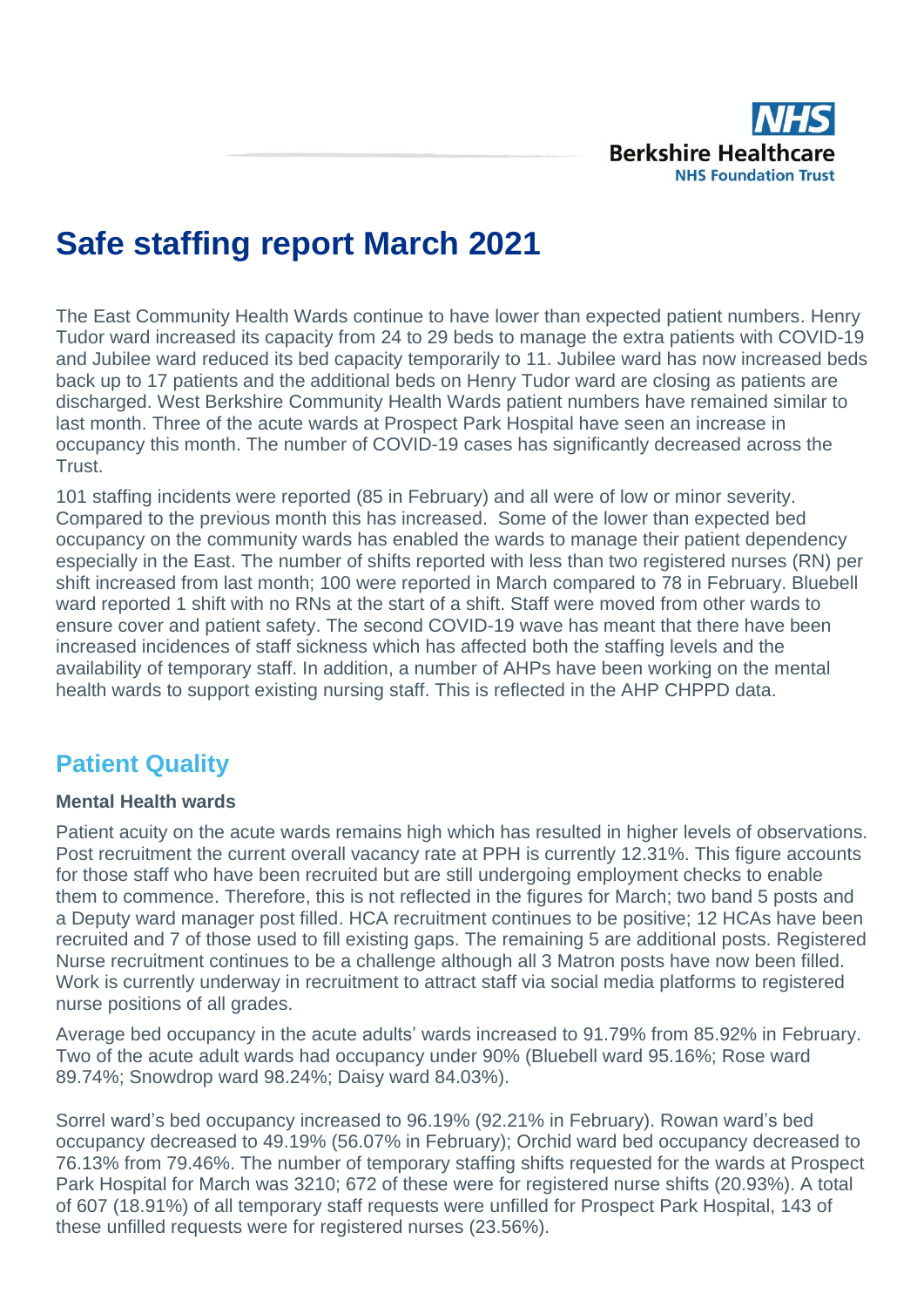There were 82 shifts with less than two registered nurses on a shift (58 in February). Daisy ward had 15 and Bluebell ward had 32 shifts with less than two registered nurses. On shifts with less than two registered nursing staff there were senior clinical staff on the wards (Matron, Ward Manager and Clinical Development Lead) and therapy staff based on the wards 9-5pm during the week that provided support. Staff were moved across the hospital (including APOS staff) to assist wards in meeting their minimal staffing requirements when required, support was also provided by the Designated Senior Nurse on duty. In addition, a number of AHPs worked on the wards to support existing nursing staff.

Campion unit bed occupancy decreased to 37.99% from 46.24% in February. There were no shifts with less than two registered nurses. The number of temporary staffing shifts requested for Campion unit was 368; 165 of these were for registered nurse shifts (44.84%). A total of 32 (8.69%) of all temporary staff requests were unfilled. There were 4 unfilled requests for a registered nurse (12.5%).

The bed occupancy at Willow House during March decreased to 62.01% from February at 73.41% and patient acuity has remained high. The unit is working with three registered nurses and five support staff during the day and three registered nurses and three support staff at night to manage the patient acuity and support the high levels of observations for the very challenging young people on the unit. The number of temporary shifts requested was 309, with 119 shifts requested for registered nurses (38.51%). 43 shifts were unfilled (13.92%) 14 of which were for registered nurses (32.55%). There were 3 shifts with less than two registered nurses. The Ward Manager continued to support the team during weekdays 9-5pm and there was access to a manager/senior nurse on call out of hours as needed. There continues to be high levels of temporary staffing on Willow House which affects continuity of care. The recent recruitment campaign has actively increased the permanent staff on the unit with several staff being recruited as demonstrated in Table 1a. Therefore, the numbers are much improved especially in relation to unregistered staff for which there are currently minimal vacancies.

From the end of April 2021, the service provided by Willow House is changing and CAMHS (Children and Adolescent Mental Health Services) Tier 4 services will become a 24/7 out of hospital service. This will enable a greater number of children and young people in Berkshire to receive better care and outcomes. Therefore, data will be reported for the last time in next month's report.

Table 1 below shows the current staffing position at PPH by registered and unregistered staff. These reflect the budget for 2020/21. These figures are less posts offered.

### **Table 1. Current vacancies:**

|            | <b>Registered</b><br><b>Vacancy</b><br><b>nurses</b><br>(wte)<br>(wte) |                      | <b>Total</b><br>available<br>registered<br>nurses (wte) | Unregistered<br>nurses (wte) | <b>Vacancy</b><br>(wte) | Total available<br>unregistered<br>nurses (wte) |  |  |
|------------|------------------------------------------------------------------------|----------------------|---------------------------------------------------------|------------------------------|-------------------------|-------------------------------------------------|--|--|
| <b>PPH</b> | 110.15                                                                 | 33.96<br>$(28.10\%)$ | 76.19<br>(69.17%)                                       | 167.8                        | 27.48<br>(16.38%)       | 140.32<br>$(83.6\%)$                            |  |  |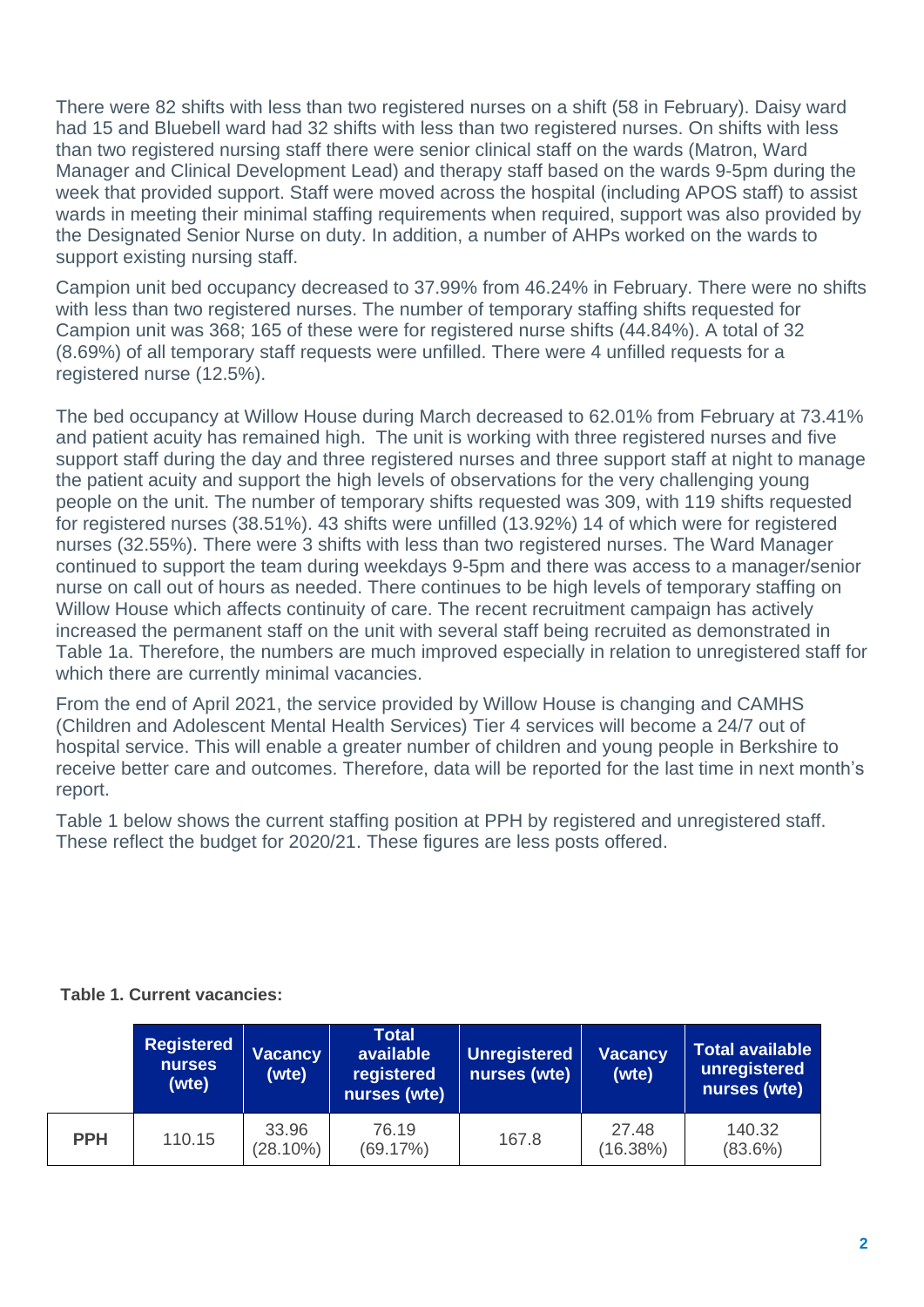|                               | <b>Registered</b><br>nurses<br>(wte) | <b>Total</b><br>available<br><b>Vacancy</b><br>registered<br>(wte)<br>nurses<br>(wte)<br>2.92 |                     | <b>Unregistered</b><br>nurses (wte) | <b>Vacancy</b><br>(wte) | <b>Total</b><br>available<br>unregistered<br>nurses (wte) |  |
|-------------------------------|--------------------------------------|-----------------------------------------------------------------------------------------------|---------------------|-------------------------------------|-------------------------|-----------------------------------------------------------|--|
| <b>Willow</b><br><b>House</b> | 9.21                                 | $(31.70\%)$                                                                                   | 6.29<br>$(68.30\%)$ | 10.7                                | 0.4<br>$(3.730\%)$      | 10.3<br>(96.27%)                                          |  |

### **Table 1a. Willow House:**

# **Community Health wards (CHS)**

Lower bed occupancy in East has continued to assist with their patient dependency. Jubilee ward occupancy decreased and Henry Tudor ward numbers increased; this was due to proactively placing COVID-19 positive patients on Henry Tudor ward and reducing the bed number on Jubilee ward to 11. This was adjusted in the data collection. The West Community Health wards occupancy levels were comparable with February figures.

The average bed occupancy for the West CHS wards remained comparable to February's figures at 83.46%; (Oakwood Unit 94.27%, Donnington ward 86.02%, Highclere ward 70.29%, Ascot ward 89.03%, Windsor ward 77.70%). West CHS wards requested 971 temporary shifts, 457 were for registered nurses (47.06%). A total of 194 (19.98%) shifts were unfilled; 56 were for registered nurses (28.86%).

Highclere ward had 7 shifts and Donnington ward 0 shifts with less than two registered nurses; they supported each other to ensure both the wards were covered and patient safety maintained. In addition, Nurse Associates were utilised when there was only RN available. Ascot ward had 7 shifts with less than two registered nurses, Windsor ward 1 and Oakwood Unit all had 0 shifts with less than two registered nurses.

The average bed occupancy for the East wards decreased to 37.53% from 47.2% last month: Jubilee ward 13.78%, Henry Tudor ward 61.29%. Henry Tudor ward temporarily increased its bed capacity from 24 to 29 beds to accommodate COVID-19 patients from secondary care. Staffing allocation was increased temporarily to accommodate this. Jubilee halved its bed number from 22 to 11. The data collection tool was adjusted to reflect this.

From 6th April Jubilee ward increased its capacity to 17 beds and Henry Tudor reduced its capacity back to 20 beds as patients were discharged. East CHS wards requested 492 temporary shifts; 176 (35.77%) were for registered nurses. A total of 55 shifts (11.18%) were unfilled; 1 was for a registered nurse (1.82%). There were 0 shifts with less than two registered nurses on Henry Tudor ward. Jubilee ward had a much-reduced patient occupancy in March often with only 1 patient in the ward. Therefore, the ward was staffed with 1 RN on several occasions but staffing levels were safe. Jubilee ward continues to use an extra unregistered nurse at night due to the potential fire risk when on the Upton hospital site.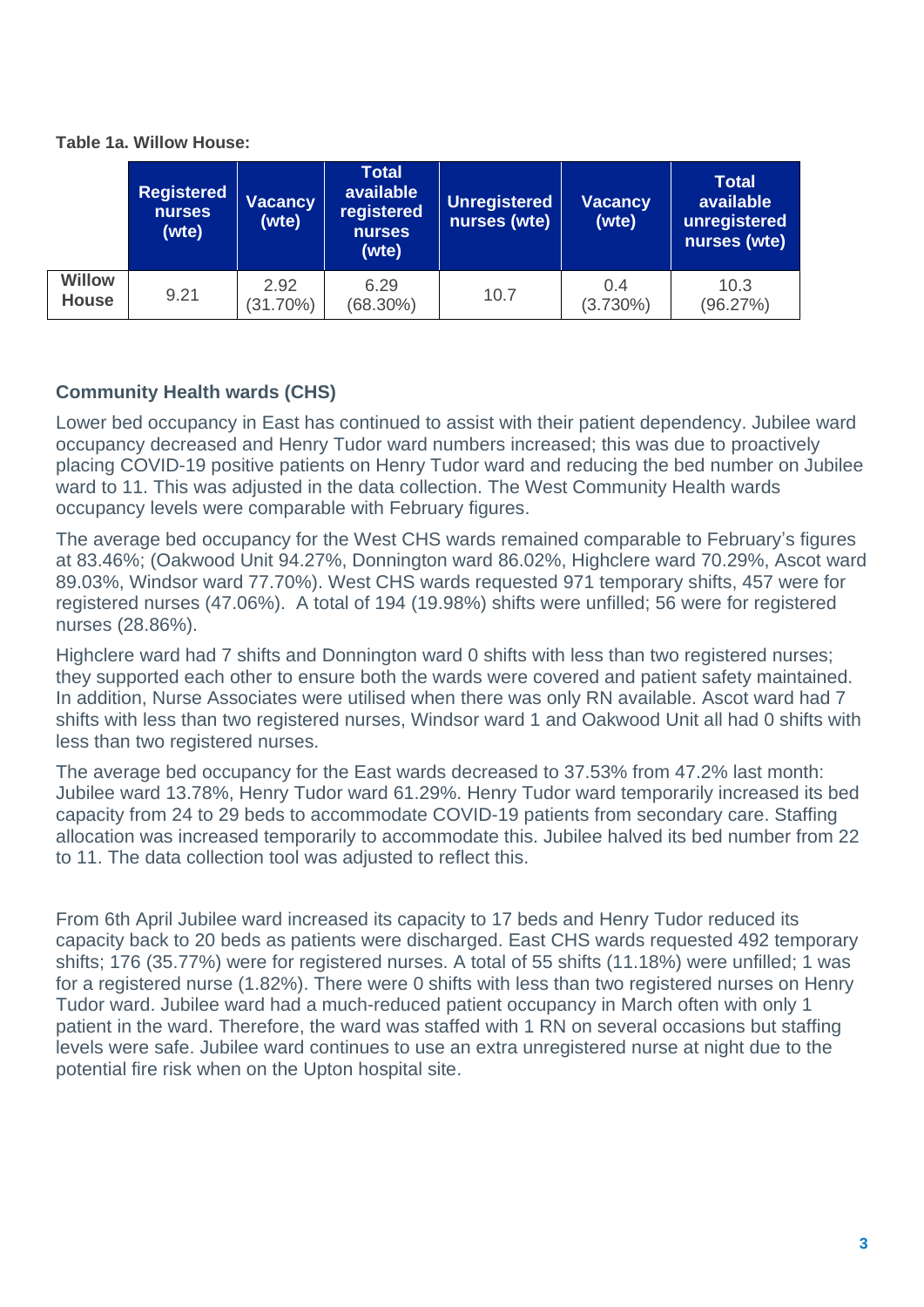|                                    | <b>Registered</b><br><b>nurses</b><br>(wte) | <b>Vacancy</b><br>(wte) | <b>Total</b><br>available<br>registered<br>nurses (wte) | <b>Unregistered</b><br>nurses (wte) | <b>Vacancy</b><br>(wte) | <b>Total available</b><br>unregistered<br>nurses (wte) |
|------------------------------------|---------------------------------------------|-------------------------|---------------------------------------------------------|-------------------------------------|-------------------------|--------------------------------------------------------|
| <b>West</b><br><b>CHS</b><br>wards | 62.85                                       | $(1.59\%)$              | 61.85<br>$(98.41\%)$                                    | 78.88                               | $\Omega$<br>$(0\%)$     | 78.88<br>$(100\%)$                                     |
| <b>East</b><br><b>CHS</b><br>wards | 21.29                                       | 4<br>(18.78%)           | 17.29<br>(81.22%)                                       | 33.01                               | $(3.03\%)$              | 32.01<br>(96.97%)                                      |
| <b>Total</b>                       | 84.14                                       | 5<br>$(5.94\%)$         | 79.14<br>(94.06%)                                       | 111.89                              | $(0.89\%)$              | 110.89<br>$(99.11\%)$                                  |

# **Triangulation of Incident Data**

The triangulation of the patient safety incident data sets involves medication, patients found on the floor, pressure ulcers, absent and missing, seclusions, prone restraints, self–harm and assaults with staffing level This did not demonstrate any incidents of moderate or above harm as a result of staffing levels during March.

## **Safe Staffing Declaration**

All of the acute mental health wards, Orchid and Rowan ward have the highest numbers of registered nurse vacancies and as a result continue to use high levels of temporary staff to achieve the position of safe staffing numbers. During March, staffing on all of the wards across the trust was impacted by COVID-19 due to absence and also the need to ensure that our staff assessed as high risk were not directly involved in care for COVID-19 positive patients.

This has resulted in increased requests for temporary staffing in some areas to support achieving safe staffing levels.

Whilst patient safety was maintained across all wards and no incidents reported in relation to safe staffing were of moderate or above harm; it is possible that patient experience was compromised.

### **Financial Implications**

• Continued usage of temporary staff including registered nursing to cover vacancies, absence, and levels of observations for patients

### **Risk Implications**

• Number of current registered nurse vacancies across wards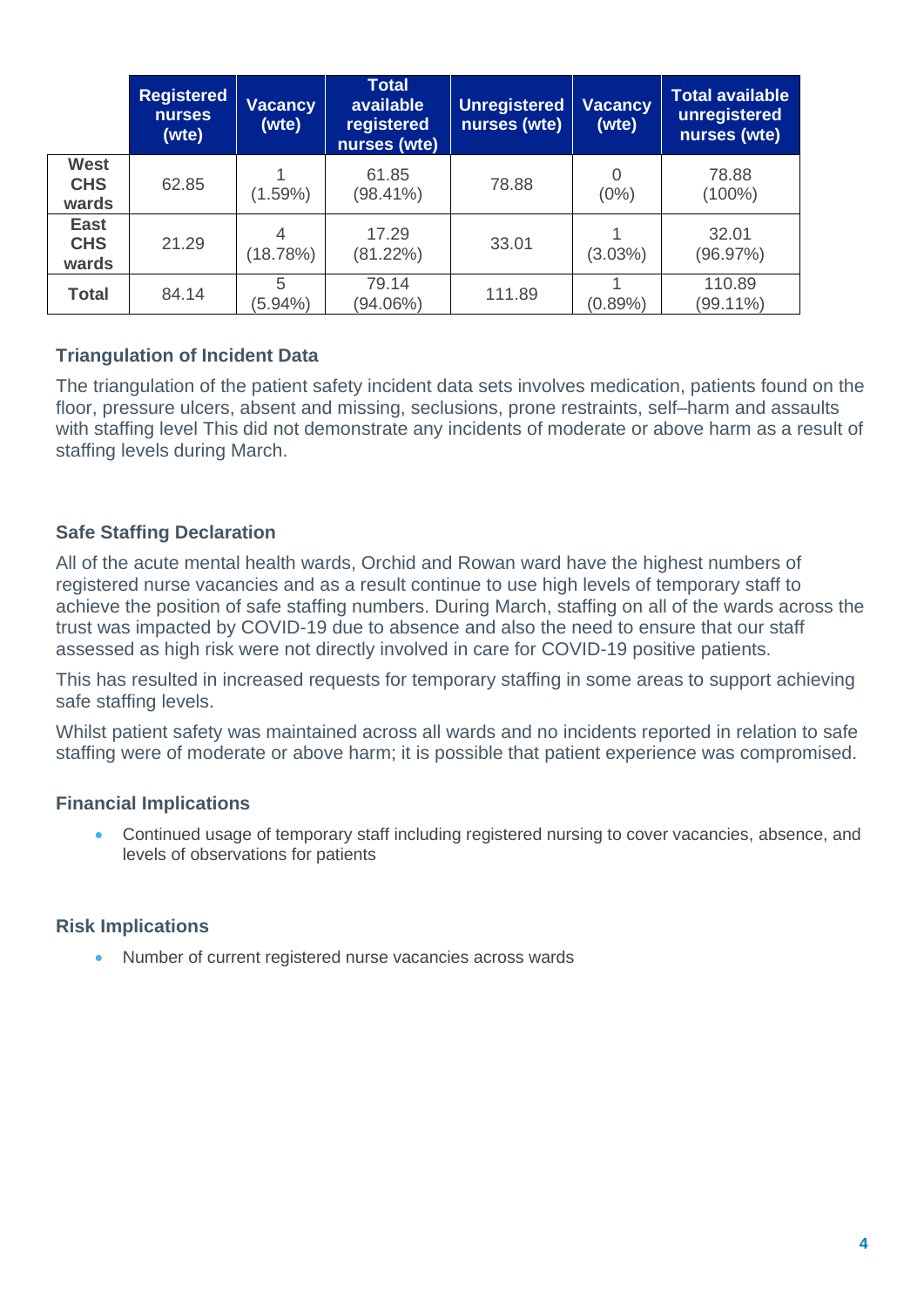# **Care Hours per Patient Day (CHPPD)**

The publication of Lord Carter's review, 'Operational productivity and performance in English acute hospitals: Unwarranted variations', in February 2016 highlighted the importance of the ensuring efficiency and quality across the whole NHS. One of the obstacles identified in eliminating unwarranted variation in clinical staff distribution within the NHS provider sector has been the absence of a single means of consistently recording, reporting, and monitoring staff deployment.

In order to provide a consistent way of recording and reporting deployment of staff providing care on inpatient wards, the Care Hours per Patient Day (CHPPD) metric was developed and while it is recognised that the needs of patients using services are often quite different, the CHPPD measure provides a representation of the number of care hours available to patients and it is expected that this measure will enable wards of a similar size, speciality and patient group to be benchmarked in the future. Collection of this data has only just commenced nationally so there is currently limited benchmarking data available at present. CHPPD for all the inpatient areas within Berkshire Healthcare is captured within Table 3 alongside the fill rate and bed occupancy.

**Table 3**: shows the CHPPD on Berkshire Healthcare wards for March and provides comparison with available data in model hospital when comparing with other Trusts with the same CQC rating.

|                     | Table 3: Reported CHPPD per ward<br>during November 2020 |                    | Data taken from Model Hospital's latest available<br>report September 2020 |
|---------------------|----------------------------------------------------------|--------------------|----------------------------------------------------------------------------|
| <b>Ward</b>         | <b>BHFT</b>                                              | <b>Peer median</b> | <b>National median</b>                                                     |
| <b>Bluebell</b>     | 9.0                                                      |                    |                                                                            |
| Daisy               | 9.7                                                      | 11.77              | 11.29                                                                      |
| Rose                | 11.2                                                     |                    |                                                                            |
| Snowdrop            | 7.7                                                      |                    |                                                                            |
| Rowan               | 21.9                                                     | 11.32              | 13.09                                                                      |
| Orchid              | 12.8                                                     | 11.32              | 13.09                                                                      |
| Sorrel              | 17.8                                                     | 21.97              | 21.96                                                                      |
| Campion             | 57.9                                                     | 27.27              | 29.78                                                                      |
| <b>Willow House</b> | 29.6                                                     | 21.95              | 21.72                                                                      |
| Donnington          | 6.5                                                      |                    |                                                                            |
| Highclere           | 7.6                                                      |                    |                                                                            |
| Oakwood             | 7.3                                                      |                    |                                                                            |
| Ascot               | 7.6                                                      | $\overline{7}$     | $\overline{7}$                                                             |
| Windsor             | 6.7                                                      |                    |                                                                            |
| <b>Henry Tudor</b>  | 6.4                                                      |                    |                                                                            |
| Jubilee             | 38.8                                                     |                    |                                                                            |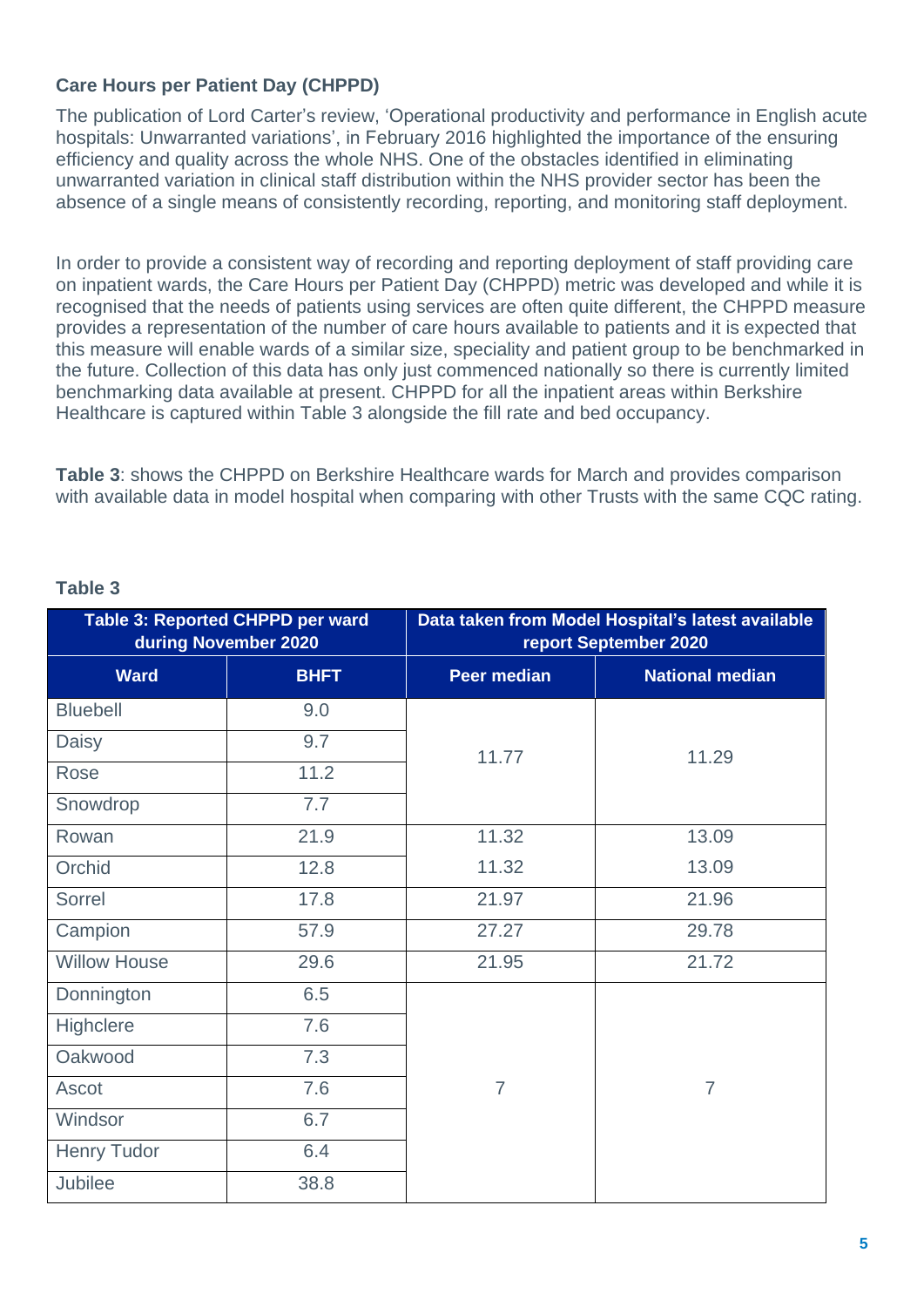Comparison with the national and peer medians demonstrate a continued variance between BHFT wards and other comparable trusts, this variance is affected also by the level of additional observations required (Willow House).

Due to the lower than expected bed occupancy, particularly on the Rowan ward, Jubilee ward, and Campion, the CHPPD appears high.

# **Reporting**

NHS England requires Trusts to submit monthly staffing data which is displayed on NHS Choices and on the Trust website. The staffing information required to be displayed is the total monthly planned staff hours versus actual staff hours (percentage fill). This information is split by day shift/ night shift and by registered nurses/ unregistered care staff. NHS England has not released the parameters against which staffing levels should be RAG rated as this is a decision for local Trusts and their Board. This information is detailed in Table 4 of the report.

Guidance published in November 2014 by the Department of Health based on NICE guidelines for safe staffing (in acute hospitals) identified 'red flags' where safety has the potential to be compromised. One of these red flags was monitoring when wards had less than two registered nurses present on the ward during a shift. All our Mental Health and Community Wards are staffed to provide two registered staff on every shift and the shifts with less than two registered staff on duty are detailed in table 4. For Campion Unit (Learning Disability unit) the agreed staffing levels are two registered nurses during the day and one registered nurse at night, therefore it is breaches in these levels that are captured in Table 4 for Inpatient wards.

**Table 4** below displays the total budgeted workforce, vacancy, sickness, and maternity leave. The total monthly planned staff hours versus actual staff hours (percentage fill) along with the care hours per patient day (CHPPD) are also reported. This information is split by day shift/night shift and by registered nurses/unregistered care staff. Sickness and maternity leave data not available in time for this report.

Overall RAG rating for the table as indicated in the following table.